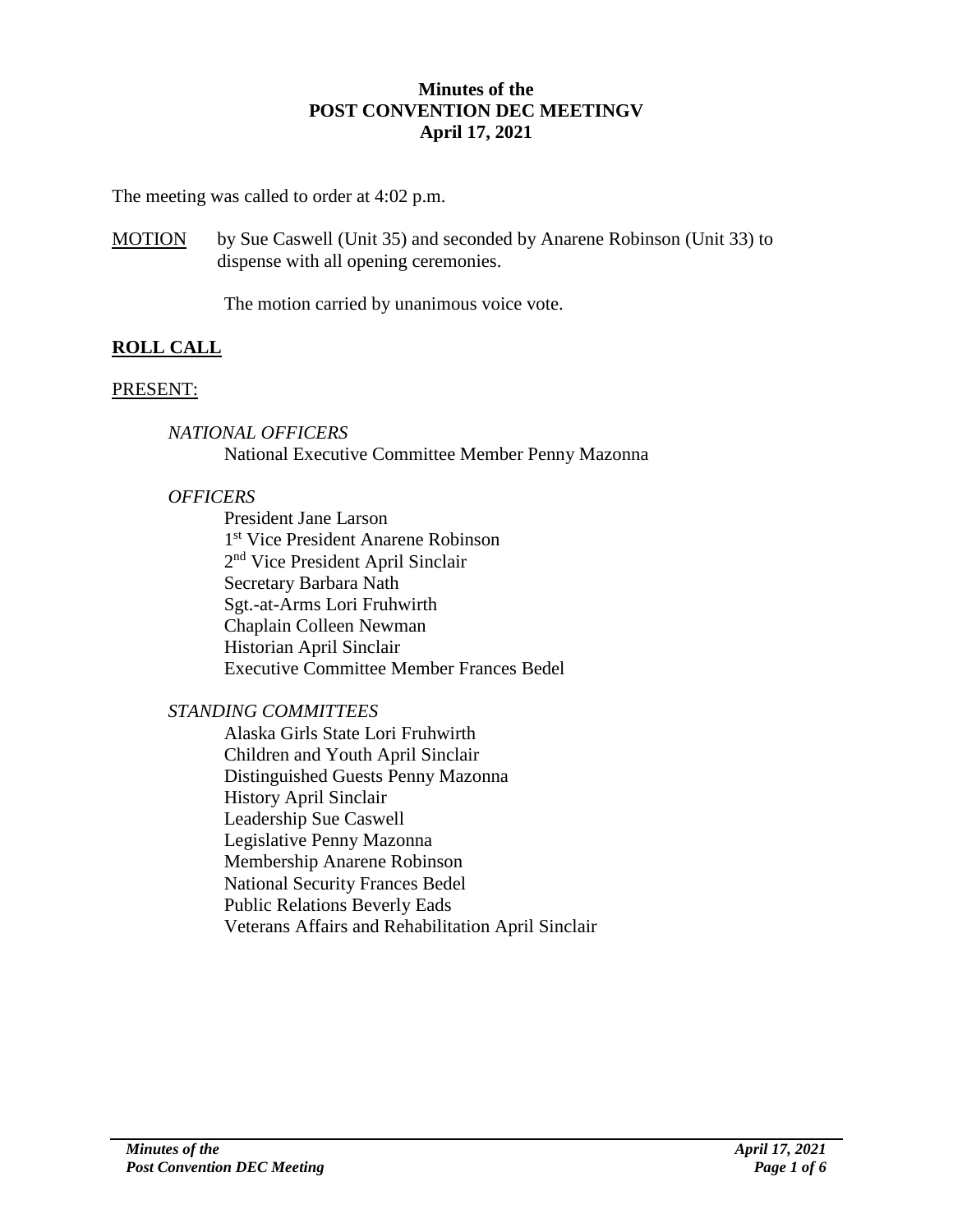#### **ROLL CALL (continued)**

#### PRESENT:

*UNITS*

Jack Henry Unit 1 Joseph T. Craig Unit 3 Dorman H. Baker Unit 11 General Bucker Unit 16 Robert G. Blair Unit 17 George H. Plumley Memorial Unit 20 Spenard Unit 28 Muldoon Unit 29 Peters Creek Unit 33 Susitna Valley Unit 35 C. Russell Huber Unit 57

#### *PAST DEPARTMENT PRESIDENTS*

Susan Caswell Beverly Eads Penny Mazonna Carolyn Null Sue Waldhaus Lisa Williamson

#### EXCUSED

*NATIONAL OFFICERS*

Alternate National Executive Committee Member Sue Diaz.

#### *OFFICERS*

Treasurer Diana Estrada

#### *STANDING COMMITTEES*

Americanism Kathy Moore Audit Sue Diaz Community Service Debbie Ervin Constitution and Bylaws Sue Diaz Finance Debbie Lowndes Past Presidents Parley Debbie Lowndes

#### *PAST DEPARTMENT PRESIDENTS*

| <b>Sharon Cherrette</b> | Susan Diaz    |
|-------------------------|---------------|
| Debbie Lowndes          | Linda Schmitt |

#### ABSENT:

*OFFICERS*

Executive Committee Member Zona Gregg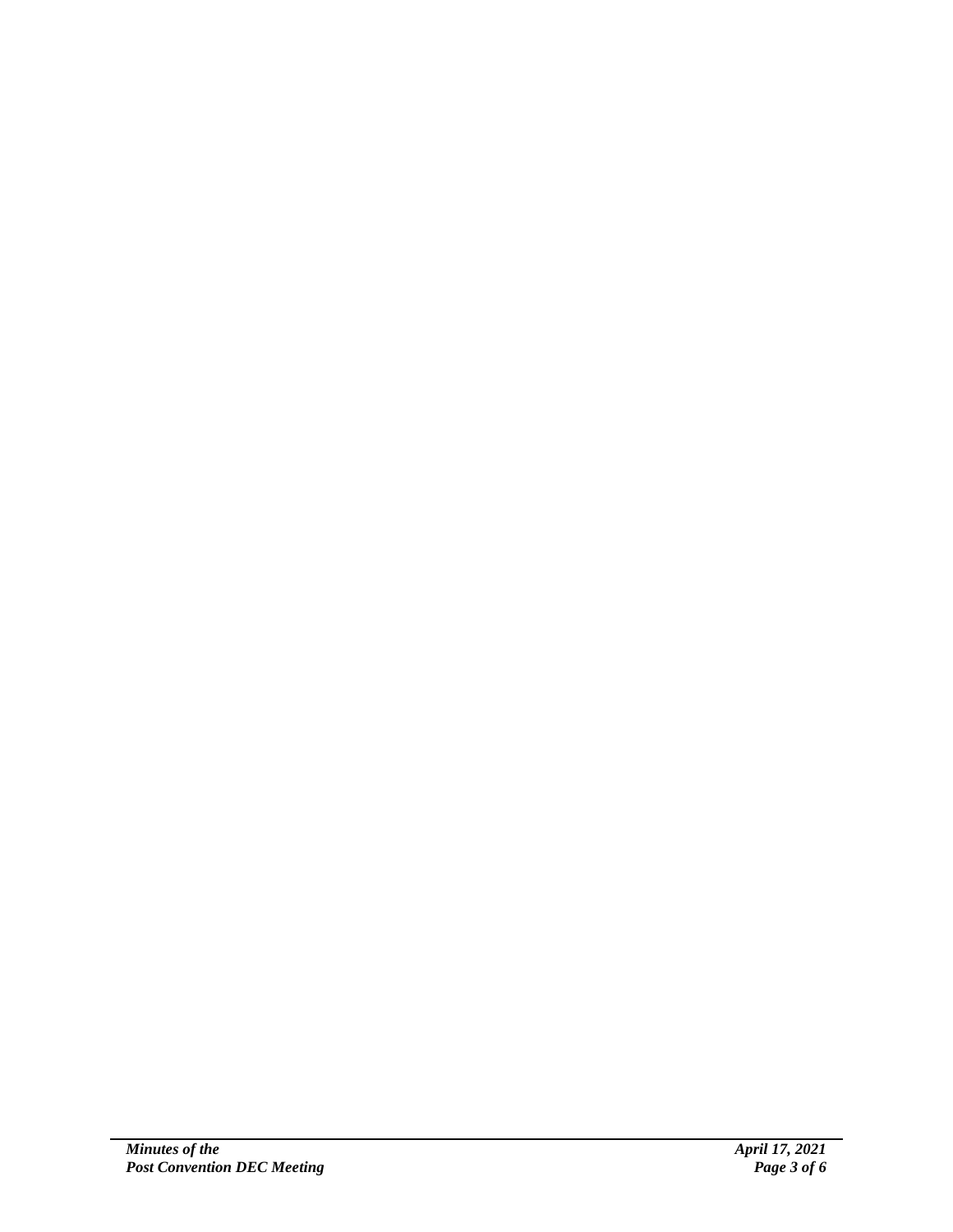### **ROLL CALL (continued)**

#### ABSENT:

## *STANDING COMMITTEES*

Auxiliary Emergency Fund Zona Gregg Education and Scholarship Lisa Boyles Junior Activities Margaret Clausen-Grim Poppy Margaret Blankenship

### *UNITS*

Seward Unit 5 Merline Elmer Palmer Unit 6 Lynn Canal Unit 12 Sitka Unit 13 Matanuska Valley Unit 15 Ninilchik Unit 18 Con Miller Unit 30 Chappie James Unit 34 Gladys M. Heintz Memorial Unit 27 Peter Heyano Unit 442

#### *PAST DEPARTMENT PRESIDENTS*

| Ruth Brown          | <b>Betty Bumala</b> |
|---------------------|---------------------|
| Evelyn Oliver       | June Haas           |
| <b>Betty Porter</b> | Lavonne Coll        |
| Jean Clayton        | Etta Singletor      |
| Rehta Foster        | Jean Shandy         |
| Francisca Guilford  | Lynn Bash           |

Laverne Kearns Lori FitzSimons lier Eva Aulston n Wilma Stokes Jill Pawson Marge Blankenship

#### UNFINISHED BUSINESS

There was no Unfinished Business to come before this meeting.

#### **NEW BUSINESS**

The following appointments were made by President Jane Larson for the 2021-2022 year

Treasurer – Diana Estrada Secretary – Barbara Nath

**MOTION:** by Penny Mazonna (Unit 35) and seconded by Anarene Robinson (Unit 33) to approved the appointments.

The motion carried by unanimous voice vote.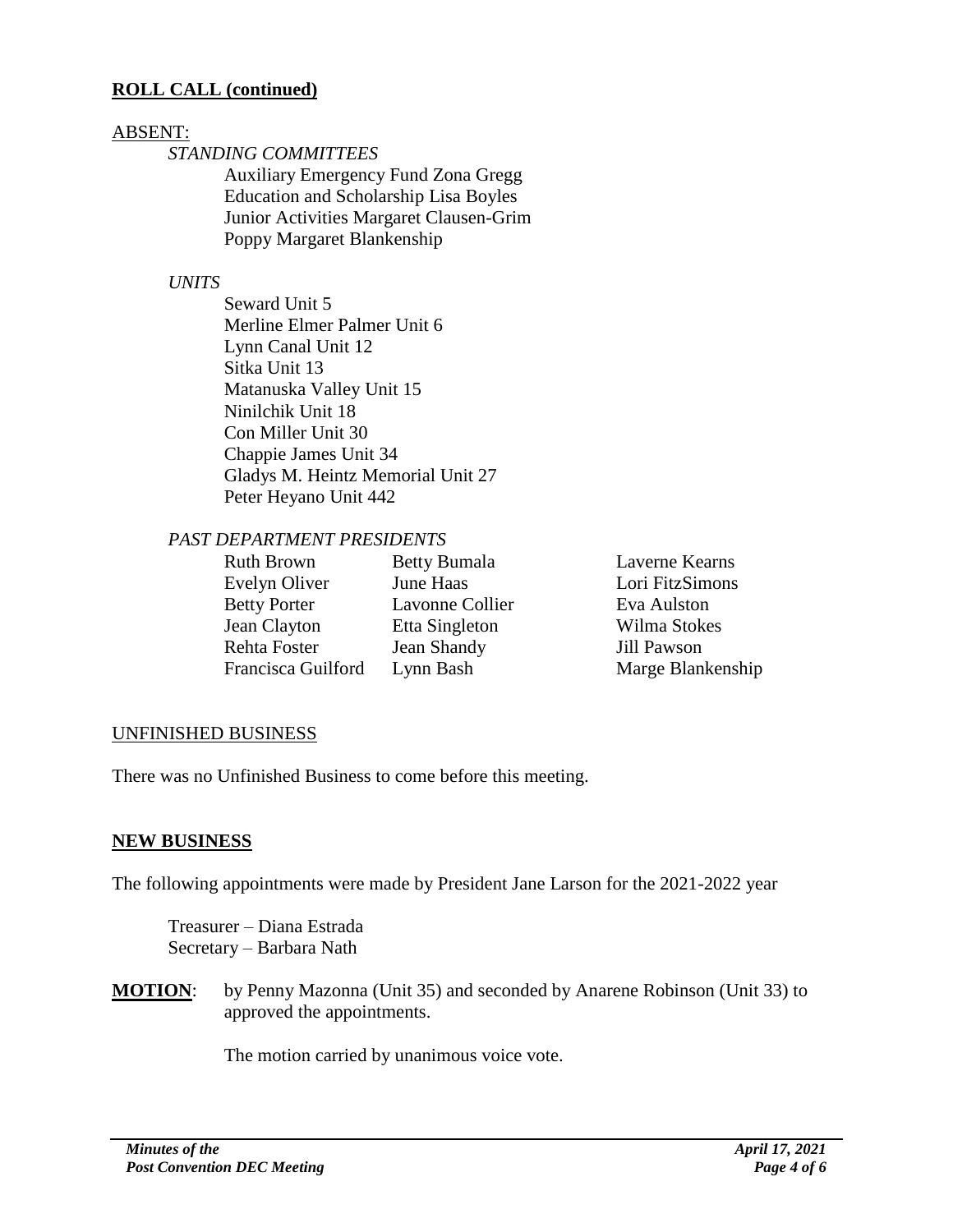The following Committee Chair appointments were given by President Jane Larson for the 2021- 2022 year.

| Alaska Girls State Co-Director Sheryl Howe                                                      |                                                         |
|-------------------------------------------------------------------------------------------------|---------------------------------------------------------|
|                                                                                                 |                                                         |
|                                                                                                 |                                                         |
|                                                                                                 | Alaska Girls State 3rd Year Board Member Brenda Fiddick |
|                                                                                                 |                                                         |
|                                                                                                 |                                                         |
|                                                                                                 |                                                         |
|                                                                                                 |                                                         |
| Children and Youth Co-ChairMegan Howe                                                           |                                                         |
| Christmas/Domiciliary Project Anchorage  Von Lamm                                               |                                                         |
|                                                                                                 |                                                         |
|                                                                                                 |                                                         |
|                                                                                                 |                                                         |
|                                                                                                 |                                                         |
|                                                                                                 |                                                         |
|                                                                                                 |                                                         |
|                                                                                                 |                                                         |
|                                                                                                 |                                                         |
|                                                                                                 |                                                         |
|                                                                                                 |                                                         |
|                                                                                                 |                                                         |
|                                                                                                 |                                                         |
|                                                                                                 |                                                         |
|                                                                                                 |                                                         |
|                                                                                                 |                                                         |
|                                                                                                 |                                                         |
|                                                                                                 |                                                         |
|                                                                                                 |                                                         |
|                                                                                                 |                                                         |
|                                                                                                 |                                                         |
|                                                                                                 |                                                         |
|                                                                                                 |                                                         |
|                                                                                                 |                                                         |
|                                                                                                 |                                                         |
|                                                                                                 |                                                         |
|                                                                                                 |                                                         |
|                                                                                                 |                                                         |
| <b>MOTION.</b> by Dephere Neth (Unit 20) and seconded by April Singlein (Unit $57$ ) to ennuave |                                                         |

**MOTION**: by Barbara Nath (Unit 20) and seconded by April Sinclair (Unit 57) to approve the committee chair appointments.

The motion carried by unanimous voice vote.